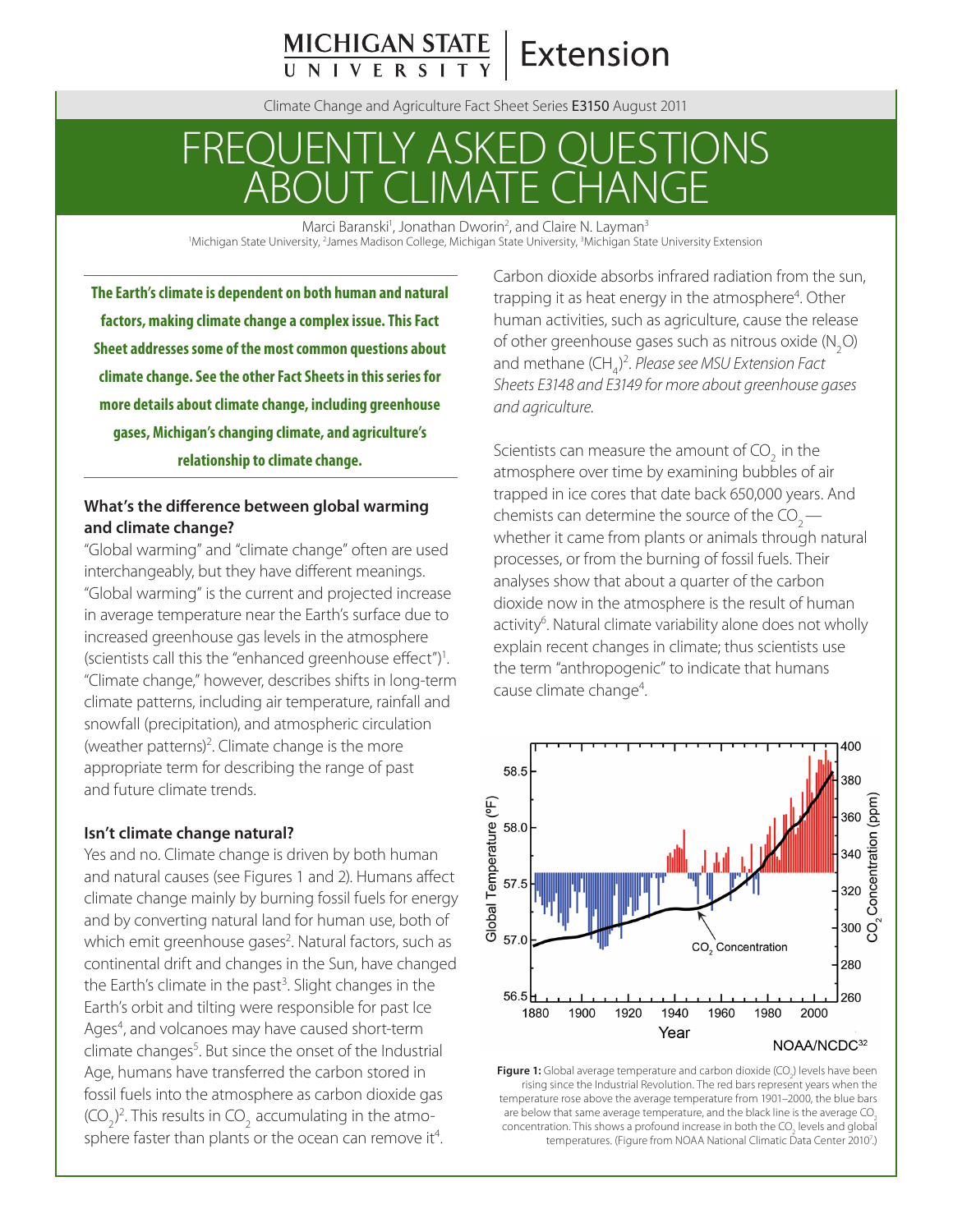# **Would a few degrees warmer really make a difference?**

Yes. Changes in the global average temperature, even small changes, can result in significant impacts. Over the past century the Earth warmed an average of 1.3 degrees Fahrenheit<sup>2</sup> (see Figure 1). The consensus of the vast majority of climate scientists is that the Earth will likely continue to warm 2.0 to 11.5 degrees Fahrenheit in the 21st century<sup>2</sup>. While this may not seem like a great concern to our daily lives, regions around the world and within the United States will experience more extreme climate changes than others<sup>3</sup>. The U.S. Midwest has already seen an increase in temperatures. We can expect to see a decrease in air quality, increase in heat waves, more insect- and water-borne diseases, and heavier precipitation during the winter and spring<sup>8</sup>. Just a few degrees' increase in average temperature can drastically alter the physical and life cycles of the Earth.

## **If it's hard to predict the week's weather, how can we project climate change?**

There is a fundamental difference between *weather predictions* and *climate projections*. "Weather" represents local atmospheric conditions such as humidity, temperature, and precipitation for a short time period. "Climate" explains the atmospheric trends over a much longer period, usually 30 years or more<sup>9</sup>. Short-term predictions of weather are based on current conditions, which are rapidly shifting<sup>10</sup>. This is why weather forecasts are more reliable for a few days than a few weeks $11$ . Climate projections, on the other hand, are based on long-term future scenarios, and do not rely on the variability of current weather conditions.

#### **What are global climate models? Are they reliable?**

Global climate models are a mathematical representation of past and future climates, based on climate scientists' best knowledge of what factors affect the climate. These computer-based models project the Earth's climate system's response to external factors such as sunspot variability and internal factors such as anthropogenic and natural emissions of greenhouse gases<sup>12</sup>. Global climate models are able to reliably simulate past and present climates<sup>4</sup>. Scientists are careful about how they communicate the results of climate models because they cannot yet project small regional changes with accuracy. As scientific knowledge and technologies improve, local projections of climate will also get better.



**Figure 2:** Climate models can help determine the cause of climate change. The black line on this graph represents scientific observations of temperature over the past 100 years. The blue line shows how climate models predict the temperature if only natural climate changes occurred, which is lower than the actual observed temperature. The pink line shows the more accurate prediction of the temperature based on both human and natural causes of climate change. Only when climate models include greenhouse gas increases caused by humans do model results match today's temperatures. (Figure from NOAA National Climatic Data Center 2010<sup>7</sup>.)

# **Do scientists disagree about climate change?**

Nearly all climate scientists agree that the global climate is changing and its cause is human related<sup>13</sup>. Climate science is a long-established scientific field that is based on the basic laws of physics and chemistry<sup>14</sup>, and over 95% of Earth scientists (including climate scientists) agree that humans contribute to climate change15. Most of the debate between scientists occurs over *the extent to which* the climate will change and *the degree to which* humans will have an impact on the future climate.

### **Can we stop climate change?**

Due to the increased levels of carbon dioxide and other greenhouse gases in the atmosphere, some of the impacts of climate change already are in motion. That means that warming of the atmosphere will continue even if we stopped all greenhouse emissions tomorrow. However, it is possible to stabilize our emissions through political and behavioral choices as well as with new technologies. As noted by the National Academy of Sciences, setting lower emissions goals is largely a social choice based on how we judge the risks of climate change<sup>16</sup>. Scientists, policy-makers, and stakeholders must work together to determine the risks from different greenhouse gas emissions scenarios, and the costs of implementing change. Our actions now will determine how future generations can respond to the challenge of climate change<sup>17</sup>.